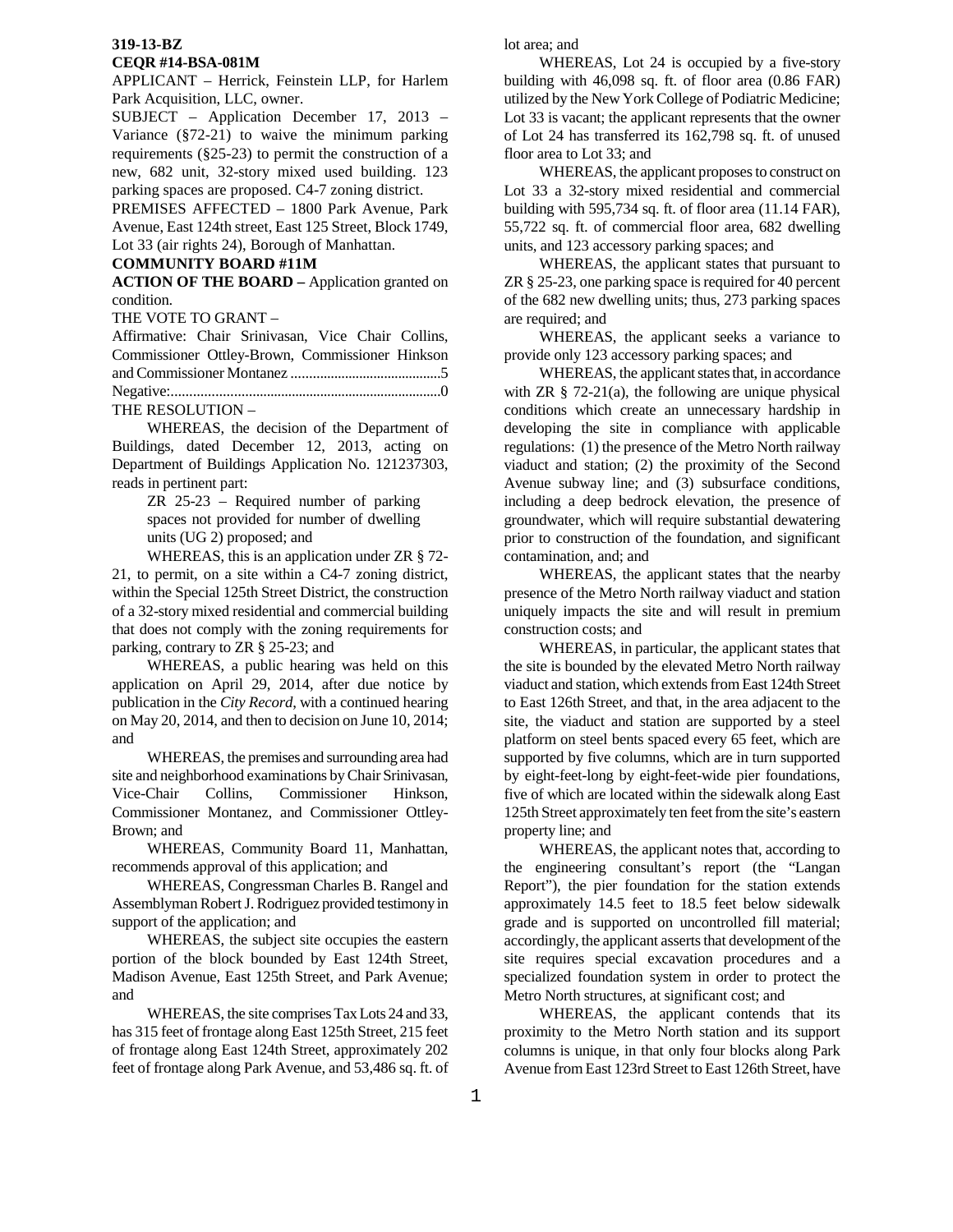#### **319-13-BZ CEQR #14-BSA-081M**

a similar condition; and

 WHEREAS, the applicant states that the proximity of the Second Avenue subway line will include the construction of an underground station under East 125th Street extending from Third Avenue to mid-block between Park Avenue and Madison Avenue and that such proposed station creates unique hardships in the development of the site; and

 WHEREAS, specifically, the applicant states that future station and subway tunnels will be directly adjacent to the site's northern property line; as such, it is expected that the New York City Transit Authority will require certain easements, including a permanent easement for the space below the cellar of any new building at the site (for the installation of rock anchors to support the subway station) and a temporary easement at the cellar and ground level during the construction period of the station; and

 WHEREAS, in addition, the applicant states that, based on the Langan Report, the Transit Authority will likely require transfer of all foundation loads beyond the theoretical influence line; further, per the Langan Report, the applicant must employ a specialized foundation installation procedure involving the drilling of a permanent steel casing to the top of rock, coring a hole in the rock, advancing casing to the influence line, and then drilling a rock socket below the influence line, in order to prevent any shedding of gravity loads to the rock adjacent to the tunnels; accordingly, the applicant states that protecting the Second Avenue subway line will significantly increase its construction costs; and

 WHEREAS, in addition, the applicant notes that pile driving is not permitted within 50 feet of the structural boundary of either the Metro North station or the Second Avenue subway tunnel; as such, an alternative, more expensive foundation system must be employed; and

 WHEREAS, further, the applicant asserts that even if adjacency to a subway line is not a unique site condition in the surrounding neighborhood, adjacency to both a subway line *and* an elevated train station is unique; and

 WHEREAS, as to the subsurface conditions, the applicant states that, based on the Langan Report, the bedrock at the site ranges from 59 feet to 110 feet below grade, which is 80 percent deeper than the bedrock at surrounding sites; as such, in addition to being more technically complex due to the presence of subway tunnels and above-ground structures, the foundation must be deeper than typical foundations; and

 WHEREAS, in addition, the applicant states that the Langan Report identified groundwater at depths ranging from 10 feet to 15 feet below grade; thus, dewatering prior to the construction of the foundation will be required; and

 WHEREAS, as to contamination, the applicant states that the New York State Department of Environmental Conservation has classified the site as a Brownfields Cleanup Site due to the presence of elevated concentrations of metals, polynuclear aromatic hydrocarbons, polycyclic chlorinated biphenyls, and lead at concentrations that make it hazardous waste; additionally, a level of petroleum has been identified atop the water table; as such, the applicant represents that approximately 35,000 tons of soil will need to be excavated from the site and properly disposed of, and a vapor barrier must be constructed beneath the foundation to prevent the migration of contaminants; and

 WHEREAS, the applicant represents that the total cost premium resulting from the site's unique physical conditions are \$16,627,727 and that such cost involves the construction of only one below-grade level; and

 WHEREAS, accordingly, the applicant states that the construction of one or more sub-cellars to accommodate parking is not feasible due to the site's unique physical conditions; and

 WHEREAS, likewise, the applicant asserts that it is not feasible to locate parking within above-grade portions of the building because doing so would require elimination of valuable retail space, which is necessary to offset the premium construction costs noted above; and

 WHEREAS, to support this assertion, the applicant analyzed a complying building with 32 stories, 595,734 sq. ft. of floor area (11.14 FAR), one retail story (21,912 sq. ft. of commercial floor area), 682 dwelling units and 304 parking spaces ("Scenario A"); thus, the Scenario A building is similar to the proposal all respects except the number of parking spaces and the amount of retail space; and

 WHEREAS, thus, the applicant contends that there is a direct nexus between the physical hardships of the site and the requested parking waiver; and

 WHEREAS, based upon the above, the Board finds that the site's adjacency to the Metro North railway viaduct and station and the Second Avenue subway line and the site's many subsurface conditions, when considered in the aggregate, create unnecessary hardship and practical difficulty in developing the site in compliance with the applicable zoning regulations; and

 WHEREAS, the applicant asserts that, per ZR § 72- 21(b), there is no reasonable possibility that the development of the site in conformance with the Zoning Resolution will bring a reasonable return; and

 WHEREAS, in support of this assertion, the applicant submitted a feasibility study that analyzed Scenario A and the proposal; and

 WHEREAS, in addition, in response to the Board's comments, the applicant examined two other alternative scenarios with larger dwelling units: (1) a complying development with 32 stories, 595,734 sq. ft. of floor area (11.14 FAR), two retail stories, 307 dwelling units, and 123 parking spaces; and (2) a complying development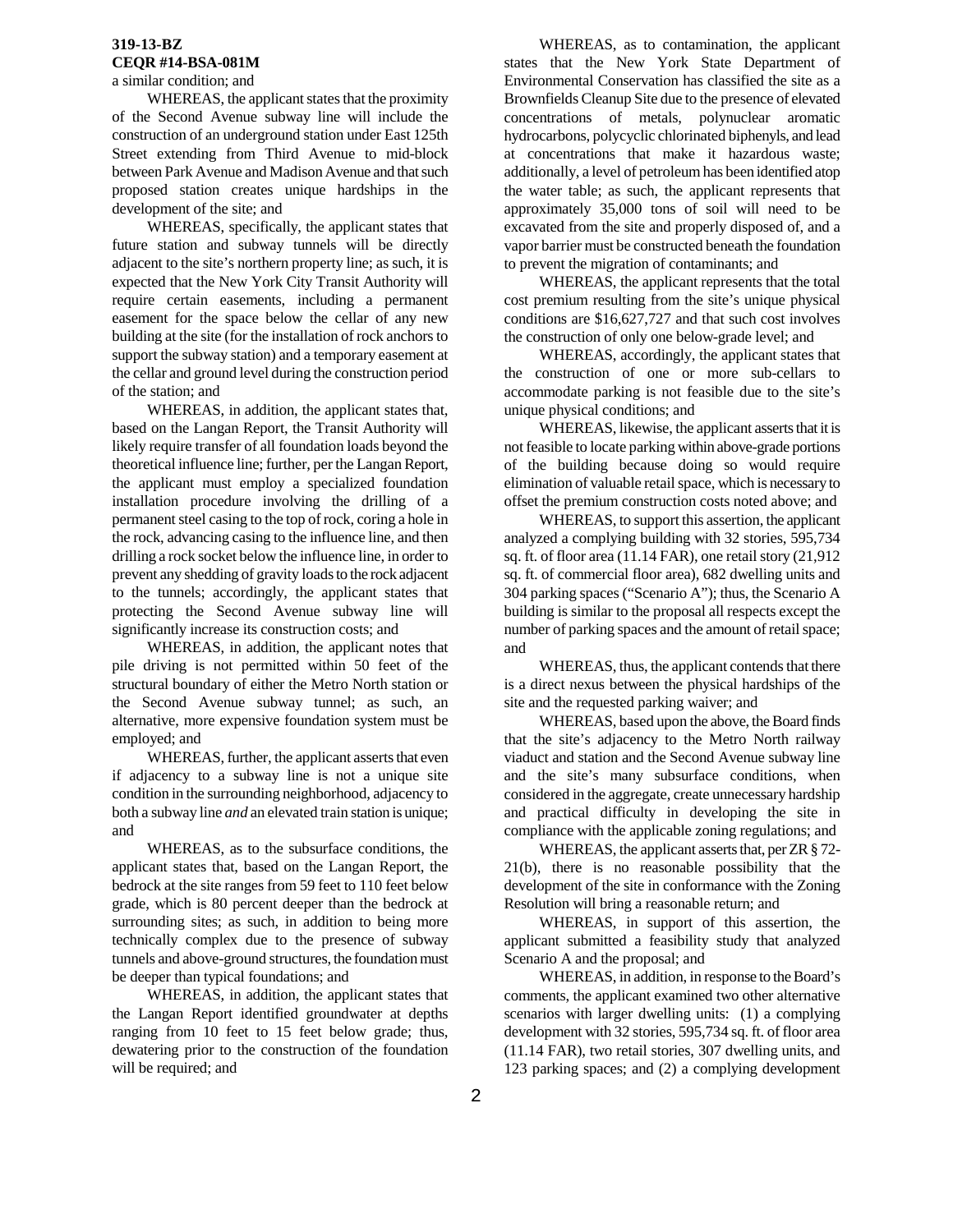# **319-13-BZ**

#### **CEQR #14-BSA-081M**

with only 30 stories, 360,790 sq. ft. of floor area (6.75 FAR), two retail stories, 307 dwelling units, and 123 parking spaces; and

 WHEREAS, the applicant concluded that only the proposal would realize a reasonable rate of return; and

 WHEREAS, based upon its review of the applicant's submissions, the Board has determined that because of the site's unique physical conditions, there is no reasonable possibility that development in strict compliance with applicable zoning requirements will provide a reasonable return; and

 WHEREAS, the applicant represents that the proposed building will not alter the essential character of the neighborhood, will not substantially impair the appropriate use or development of adjacent property, and will not be detrimental to the public welfare, in accordance with ZR § 72-21(c); and

 WHEREAS, the applicant states that the surrounding neighborhood is characterized by its diversity; the area has low-, medium-, and high-density residential and community facility buildings, with ground floor retail uses along both East 125th Street and Park Avenue; and

 WHEREAS, the applicant states that the intersection of Park Avenue and East 125th Street is a vibrant commercial intersection, which is well-served by public transit and heavily trafficked by pedestrians and automobiles alike; and

 WHEREAS, as to adjacent uses, the applicant states, as noted above, that the site shares occupies the same zoning lot with as the New York College of Podiatric Medicine, which will be located directly west of the proposed building; the only other building adjacent to the site is a four-story multiple dwelling with ground floor retail; directly north of the site across East 125th Street is the historic Corn Exchange building, which is slated for redevelopment; directly east of the site is, as mentioned above, the elevated structure for the Metro North train; directly south of the site is a parking lot; and

 WHEREAS, turning to bulk, the applicant represents that, with the exception of parking, the proposal complies in all respects with the bulk regulations applicable in the subject C4-7 zoning district; and

 WHEREAS, as to parking, the applicant states that the site is well-served by several subway and bus lines, and the Metro North station and that number of parking spaces required for the development under ZR § 25-23 are unnecessary; and

 WHEREAS, at hearing, the Board directed the applicant to provide additional information regarding car ownership rates in the proposed building, off-street parking utilization, and parking supply; and

 WHEREAS, in response, the applicant provided a study, which concluded: (1) based on census data and the location of the site, the building's 682 dwelling units will contribute a parking demand of 118 vehicles (which the applicant notes is less than the 123 parking spaces proposed); (2) 40 percent of the households expected to occupy the proposed building are likely to utilize street parking rather than paying for a parking space within the building; and (3) on- and off-street parking supply within ¼ mile of the site is more than adequate to accommodate the parking demand generated by the proposed building; and

 WHEREAS, accordingly, the Board finds that this action will not alter the essential character of the surrounding neighborhood nor impair the use or development of adjacent properties, nor will it be detrimental to the public welfare; and

 WHEREAS, the Board finds that, consistent with ZR § 72-21(d), the hardship herein was not created by the owner or a predecessor in title, but is due to the proximity of the Second Avenue subway, the Metro North station, and the subsurface conditions on the site; and

 WHEREAS, the Board also finds that this proposal is the minimum necessary to afford the owner relief, in accordance with ZR § 72-21(e); and

 WHEREAS, the Board has determined that the evidence in the record supports the findings required to be made under ZR § 72-21; and

 WHEREAS, the project is classified as an unlisted action pursuant to 6 NYCRR, Part 617.2; and

 WHEREAS, the Board has conducted an environmental review of the proposed action and has documented relevant information about the project in the Final Environmental Assessment Statement (EAS) CEQR No. 14-BSA-081M, dated March 26, 2014; and

 WHEREAS, the EAS documents that the project as proposed would not have significant adverse impacts on Land Use, Zoning, and Public Policy; Socioeconomic Conditions; Community Facilities and Services; Open Space; Shadows; Historic Resources; Urban Design and Visual Resources; Neighborhood Character; Natural Resources; Waterfront Revitalization Program; Infrastructure; Hazardous Materials; Solid Waste and Sanitation Services; Energy; Traffic and Parking; Transit and Pedestrians; Air Quality; Noise; and Public Health; and

 WHEREAS, (E) designation No. E-201 regarding noise and air quality was placed on the subject property in conjunction with the rezoning of the property in April 30, 1008, under ULURP No. 080099ZMM; and

 WHEREAS, no other significant effects upon the environment that would require an Environmental Impact Statement are foreseeable; and

 WHEREAS, the Board has determined that the proposed action will not have a significant adverse impact on the environment; and

*Therefore it is Resolved,* that the Board of Standards and Appeals issues a Negative Declaration,